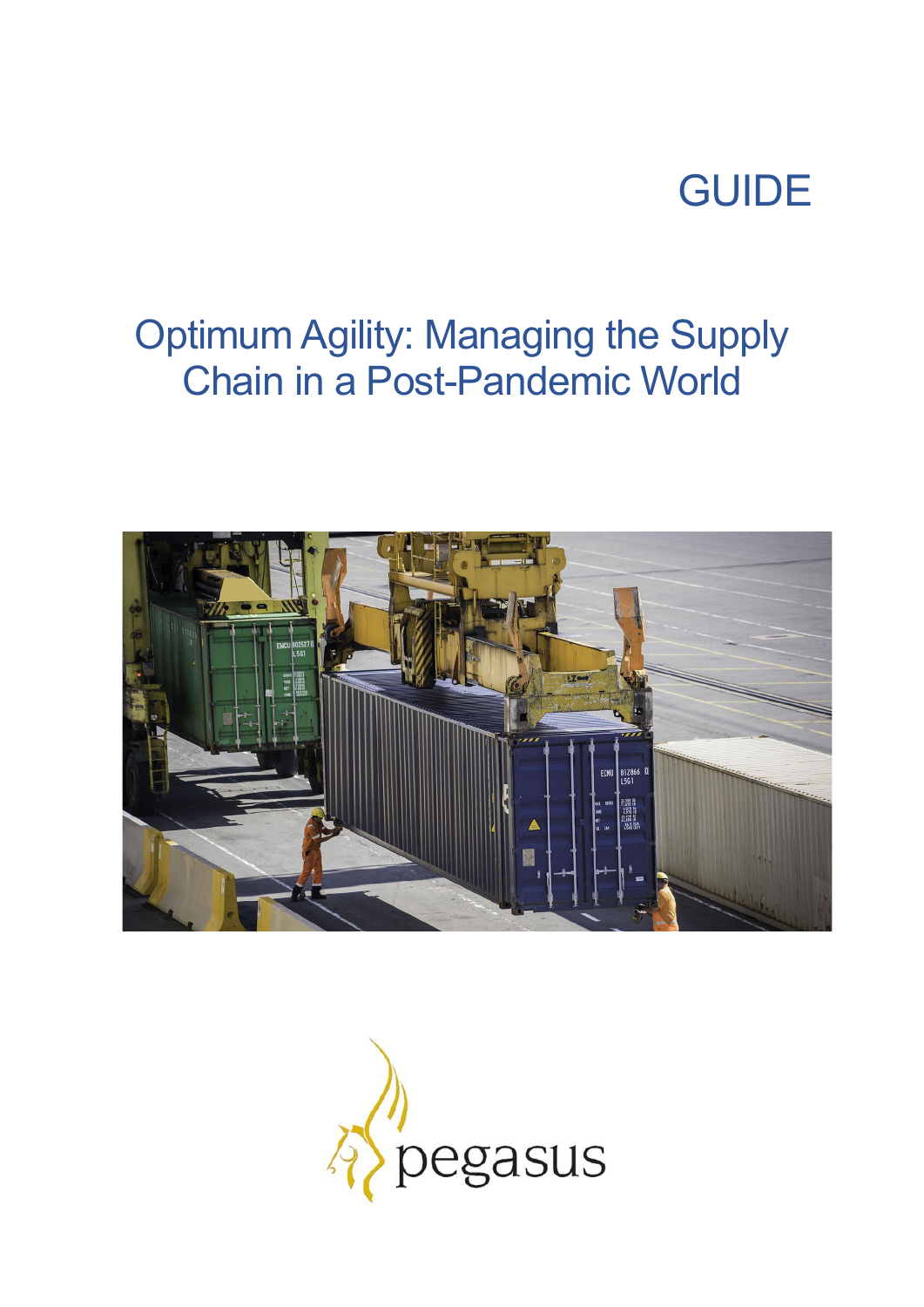#### **Overview**

The impact of COVID-19 has been felt by businesses right across the world. Bringing with it economic uncertainty, unprecedented business challenges and major disruption, the long-term business effects of the global pandemic are as yet unknown, apart from the fact that a return to pre-pandemic conditions is highly unlikely.

For supply chains in particular, the events of 2020-2021 have shone a harsh spotlight on supply chain inefficiency, highlighting just how robust and resilient supply chains actually are, or as was the case for many, just how robust and resilient they aren't. Having weathered the storms of the last  $12 - 18$  months, the majority of businesses now have their sights firmly set on the future, taking the lessons learned during the pandemic and focussing on how best to manage the supply chain in a post-pandemic world.

Where previously supply chains were perceived to be good enough, the spread of COVID-19 showed up weaknesses in the supply chain, supply chains which proved to

be far from 'good enough' when it came to dealing with unexpected challenges. The pandemic may have changed everything, but customers were still expecting orders to be fulfilled quickly and accurately. For businesses,



longer lead times, higher return rates and increased costs only served to pile on even more pressure, highlighting weaknesses in their supply chains that had so far gone unnoticed.

### **System failure**

In many cases, at the heart of these weaknesses, lay inefficient, outdated and disparate systems, unable to deal with the complex, highly pressurised supply chains that businesses across the world were faced with. Such systems at the heart of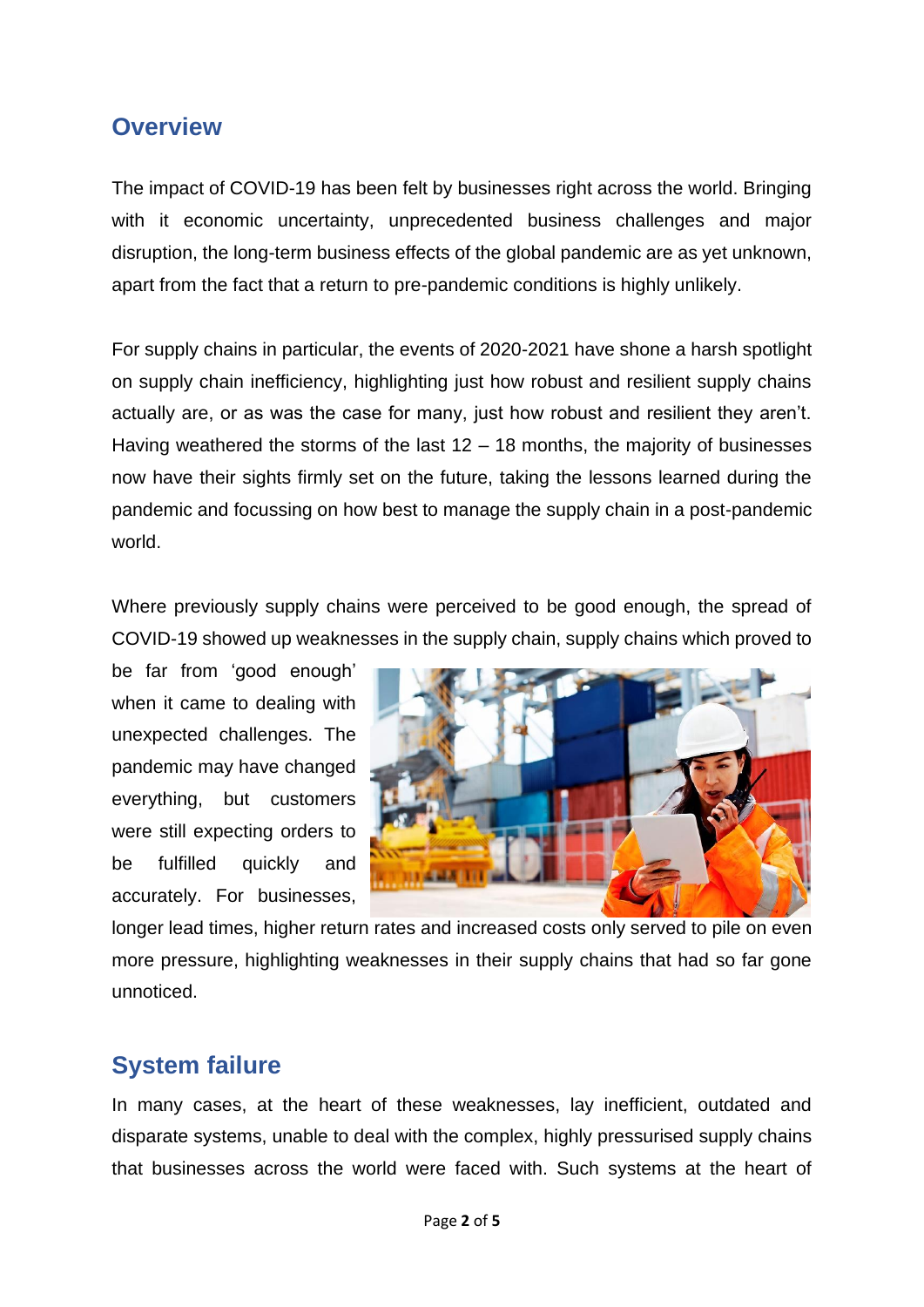organisations simply weren't robust or agile enough to deal with the rapid onset of change, not able to provide the depth and breadth of real-time information that businesses needed to respond quickly and effectively to the changing world around them. For too long, cost cutting measures have been the priority, measures which have perhaps been to the detriment of business resilience and the ability to stand firm in the face of adversity.

For many industries, the pandemic expedited increased digitisation almost overnight, with the rapid shift to homeworking forcing the hand of some organisations to adopt



certain technologies earlier than planned. When it comes to supply chain optimisation, this increased digitisation certainly isn't a bad thing, especially if it means a thorough review of existing systems and processes to fully

understand what is and isn't working, and how technology can help to remedy these issues not only in the short term, but on a long-term basis.

### **Bringing it all together**

In the quest to ensure a seamless, risk-free supply chain that's resilient enough to withstand future volatility and uncertainty, more businesses are turning to technology for help, placing integrated and interconnected systems at the very heart of their operations. With a centralised supply chain management system in place, one with the capacity to integrate and interface with other third-party systems, businesses can achieve the truly joined-up working model that our post pandemic world requires.

Such systems pull together different parts of the business, unifying sales, purchasing and stock management functions with financial management capabilities too. This approach facilitates optimum levels of visibility across the supply chain, delivering comprehensive, business-wide information via a single solution. It's this visibility and, in turn, transparency that hold the key to becoming a truly agile business. This timely,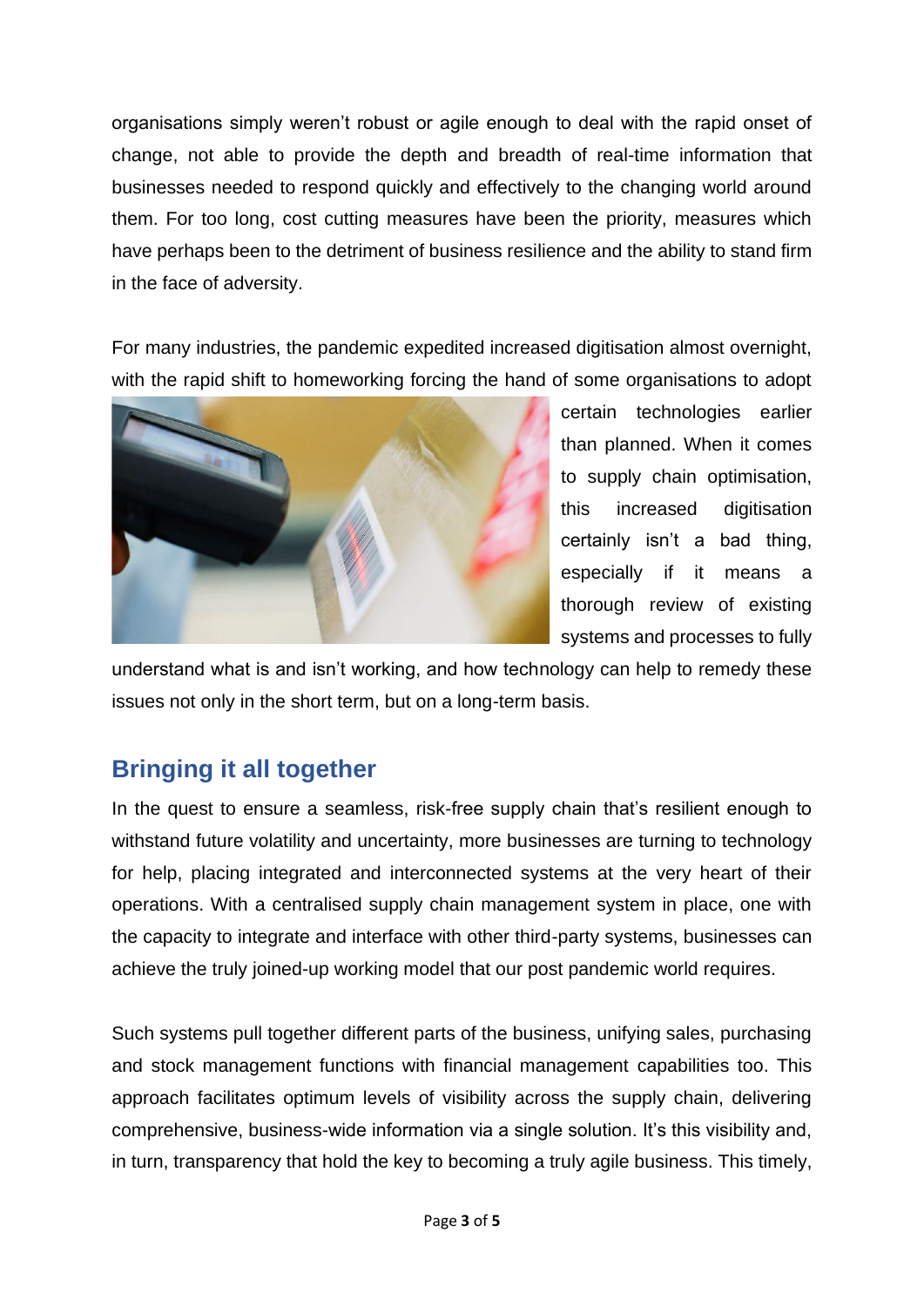accurate business insight underpins rapid, robust decision-making, one of the core components of any agile business. At the same time, enhanced visibility ensures the easy identification of any looming issues or supply chain bottlenecks, enabling remedial action to be taken before there's too much of an impact on operations.

#### **Accuracy and efficiency**

Additionally, such insight across the supply chain informs more accurate forecasting and demand planning, two things which again are crucial to get right when building an agile business, able to cope with rapid shifts in demand. The precision of stock information available boosts the sales teams' confidence when taking orders too, safe

in the knowledge that the stock's available to fulfil the orders, eradicating the need for awkward conversations with customers if there's a delay to order fulfilment and boosting customer satisfaction considerably.



Excess stock holding is also a thing of the past, resulting in considerable cost savings for the organisation. The transparency afforded by a centralised system makes for even further benefits too, with businesses able to track stock across multiple locations at any time.

The right systems can eliminate many time-consuming manual processes, freeing-up teams to focus on more value-add activities and creating a more autonomous, intelligent supply chain. Effective, accurate stock management enables the automation of customer orders too, further increasing customer satisfaction with shorter lead times and rapid delivery guaranteed.